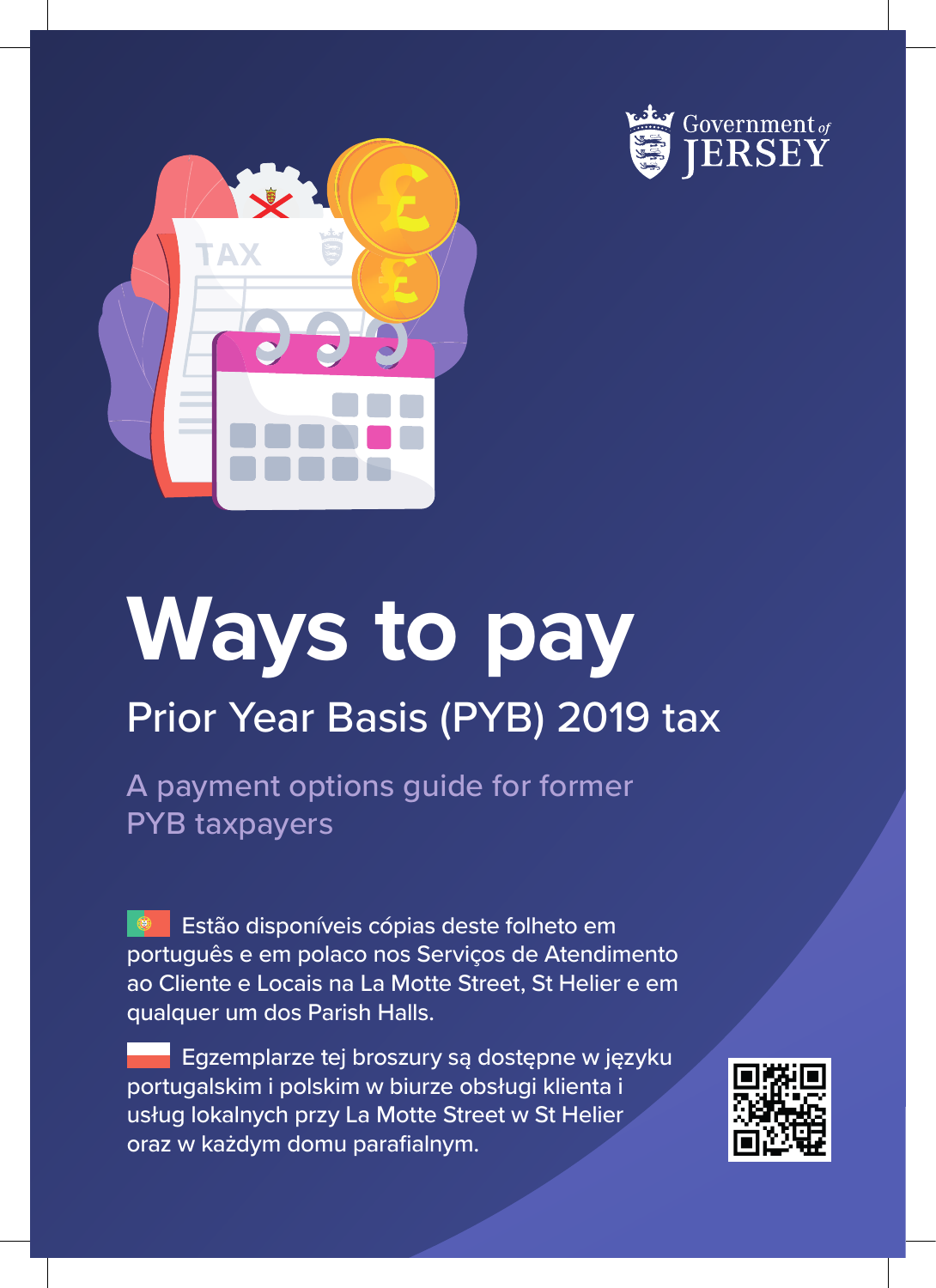

**In 2020, the States Assembly voted to move all PYB taxpayers to a Current Year Basis (CYB). As part of the reform, we froze your 2019 tax bill for later payment.** 

This booklet explains the payment options available for paying your frozen 2019 tax bill.

**You do not need to take any action until 2024 or make any payments until 2025**. However, we're providing the details of the options now, as we know some of you may prefer to put arrangements in place sooner.

Please read through all the payment options so you can make an informed choice about which option is right for you. You can also seek financial advice.

You can find further information about the law changes and PYB and CYB taxpayer status, as well as translations of this booklet, at **gov.je/taxreform**. Paper copies are available from Customer and Local Services in La Motte Street, St Helier and at any of the Parish Halls.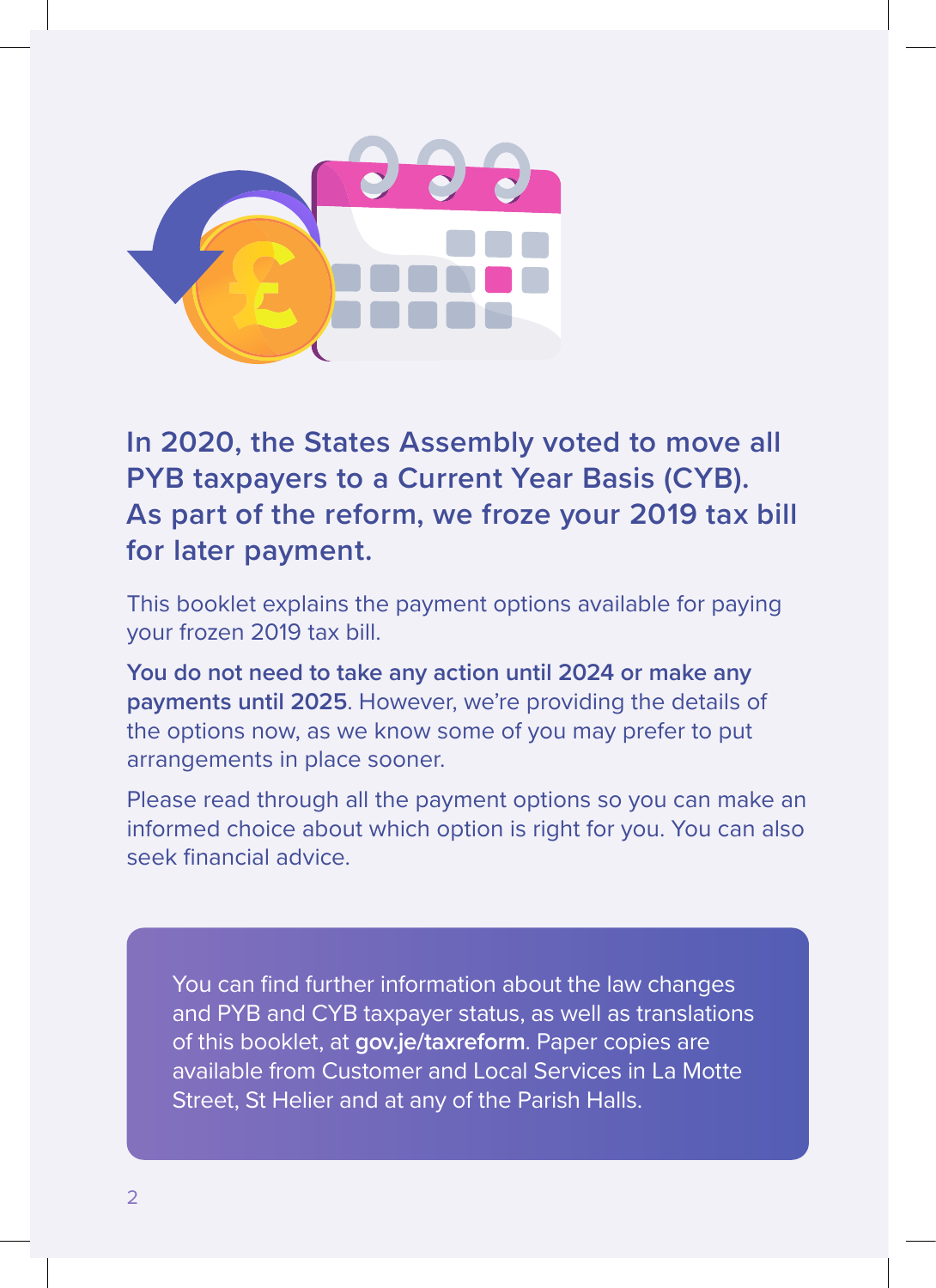# **Options in brief**

All options are available **now** at **gov.je/PYB2019Tax**



#### **Option 1 Lump sum payment of the entire amount**

Pay the entire amount of your frozen 2019 tax bill by 30 September 2024.

Available to: **All**



#### **Option 2 Commit to pay on retirement**

Use a financial product or asset to pay the full amount of the frozen 2019 tax bill no later than 12 months from the date you reach Pensionable Age.

Available to: **Customers who have not yet reached Pensionable Age at the time they elect.**



#### **Option 3**

**Payment Plan Agreement** 

Make regular payments to clear the frozen 2019 tax bill by 31 December 2041 at the latest.

**You don't need to start making payments until 2025, but if you want to spread your payments over 20 years, you'll need to start paying in 2022.**

Available to: **All**

**If you do not make an election for one of the options by 30 September 2024, a 17-year Payment Plan will be set up for your 2019 tax bill and you'll need to start making payments in 2025.**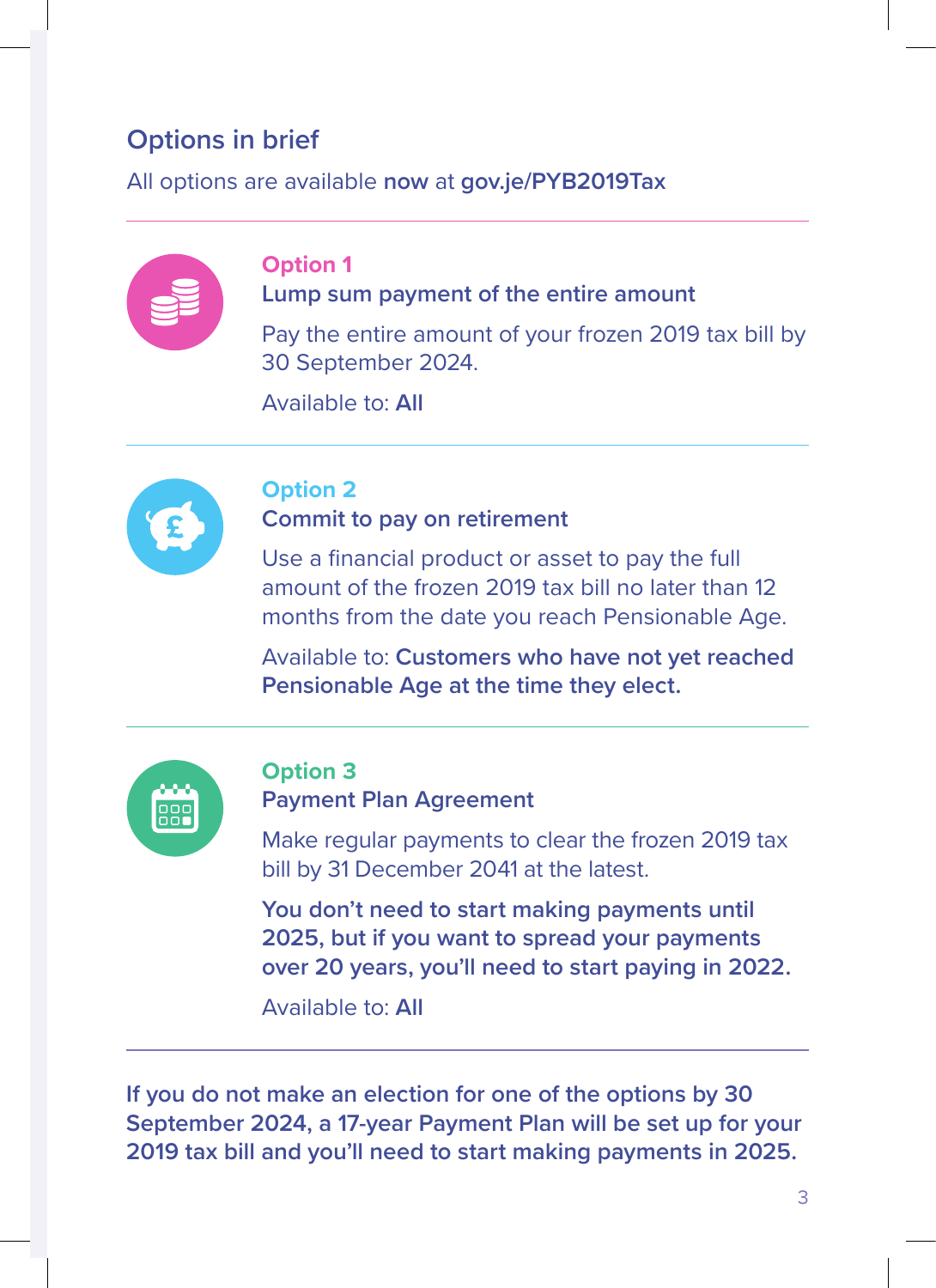# **Payment options election form now available**

You can tell us how you want to pay your PYB 2019 bill using the online form at **gov.je/PYB2019Tax**. The deadline for election is 30 September 2024, but if you're ready to make your choice, letting us know now will help us.

If you have a onegov account, log in and when you access the form some of the fields will be pre-populated for you. You'll also be able to save a draft of the form and log back in later to complete it.

You can also complete the form without a onegov account, but it may take a little longer for us to process your election.

If you don't or can't access services online don't worry. You can pick up a paper form at Customer and Local Services at La Motte Street, St Helier or from any of the Parish Halls.

## **If you're married or in a civil partnership**

#### **Applying the rules for payment**

If you're married or in a civil partnership, it's the primary taxpayer's circumstances that determine which payment option you can take and how your situation will be dealt with if your circumstances change.

The primary taxpayer is the husband, the older spouse in a same sex marriage or usually the older partner in a civil partnership.

You may find it helpful to read the section on primary taxpayer status at **gov.je/PYB2019Tax**.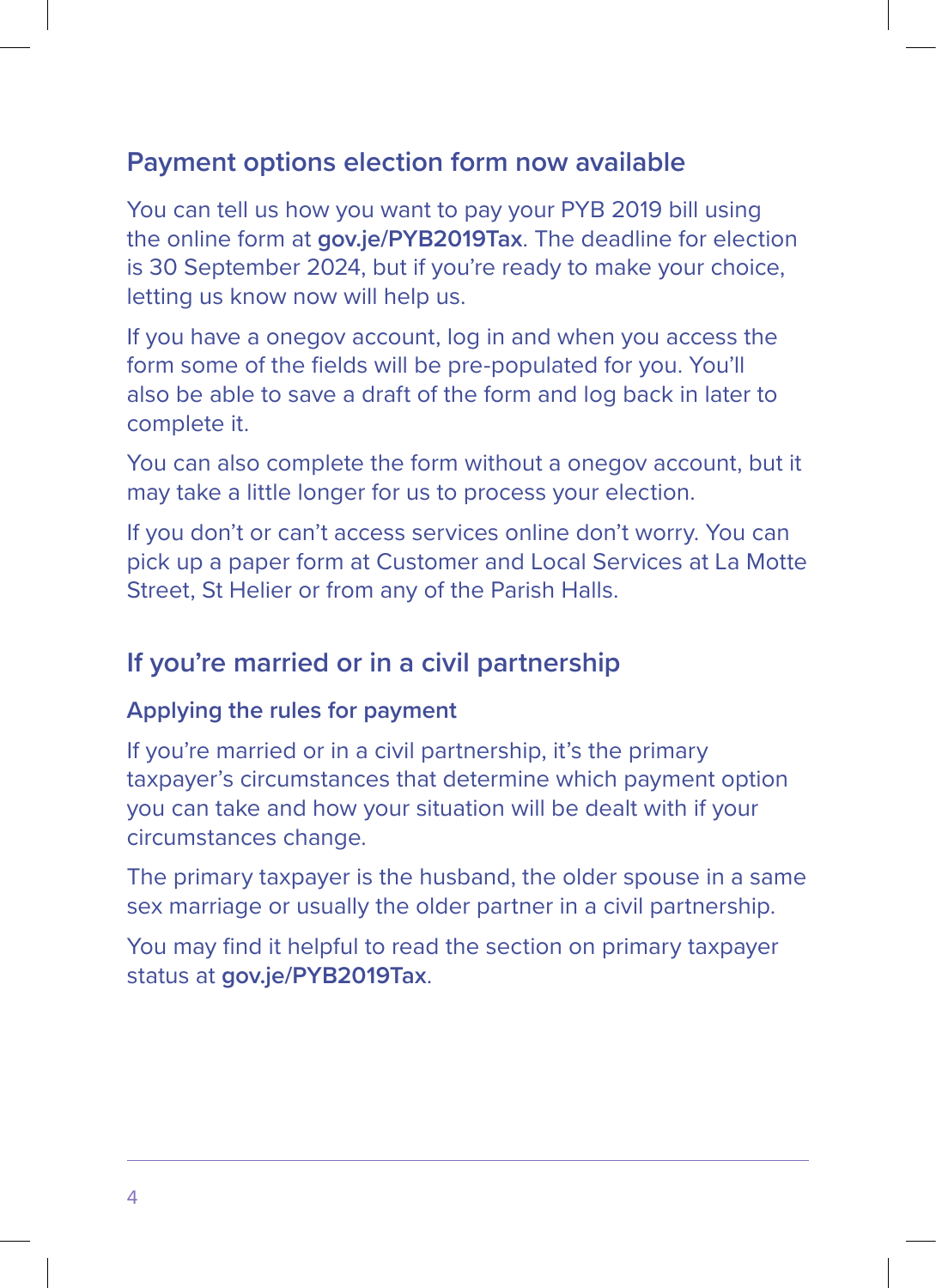## **Independent Taxation**

Plans are currently underway to move all taxpayers to Independent Taxation by 2025. However, payment of the frozen 2019 tax bill will always be subject to the laws that were in place for the year of assessment (2019). So, even when you move to Independent Taxation in future, if you were married or in a civil partnership in 2019, the primary taxpayer will remain responsible until it is paid in full.



#### **Option 1**

**Lump sum payment of the entire amount**

You can pay the entire amount of your 2019 tax bill in one lump sum. Around 700 customers have already done this. You can make your payment now at **gov.je/payPYB**. If you don't have access to the internet and wish to pay in full, or have queries about payments, phone the Finance Hub on **440235**.

Although you can choose to pay your entire balance at any time after choosing one of the other options, if your balance is not paid by 30 September 2024, you should elect for one of the other payment options, or your choices may be restricted.

If you were already part way through 'converting to CYB' at the time the 2019 debt was frozen, please refer to the 'What Happens If' questions section on **gov.je/PYB2019Tax**.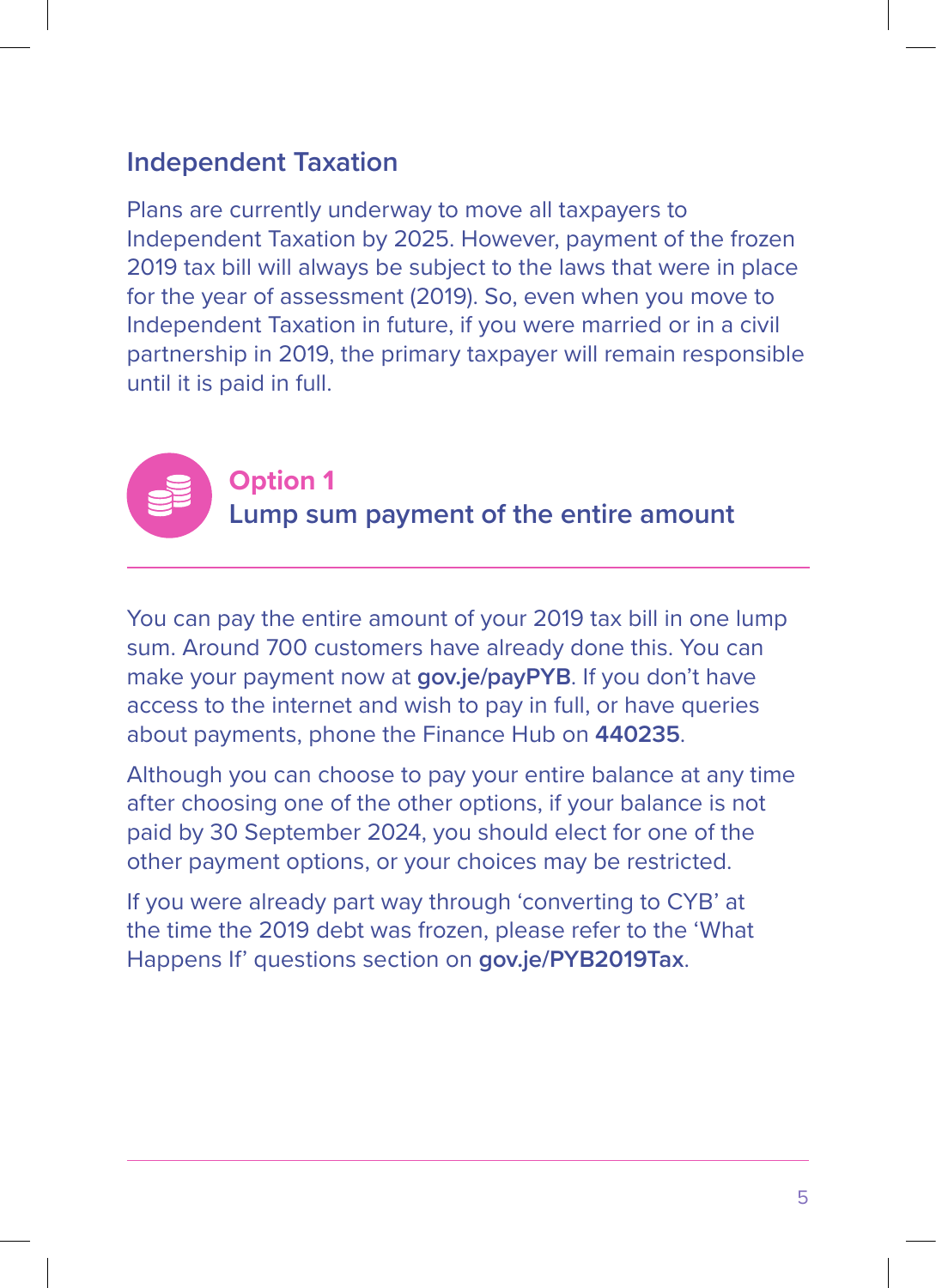

With this option you put a financial product or an asset in place that will provide you with the money needed to pay your 2019 tax bill in full within 12 months of you reaching Pensionable Age (the date you are able to claim the Jersey Social Security Pension). You can use the pension calculator at **gov.je/PensionAge** to check your Pensionable Age.

You make a declaration confirming your intention to pay your PYB 2019 tax upon reaching Pensionable Age, and that you will ensure you have sufficient means, whether a financial product or other asset, to pay your PYB 2019 tax in full 12 months after you reach Pensionable Age.

This financial product would most commonly be a pension plan that includes a lump sum payment on retirement, but it could be another type of financial product, or assets, such as property investments. You may already have such financial plans in place.

#### **Set up process**

#### Use the election form available at **gov.je/PYB2019Tax**

You're not required to provide evidence of the financial product that you plan to use to make your repayment, but you may be asked to provide proof that the product or asset is in place in the future.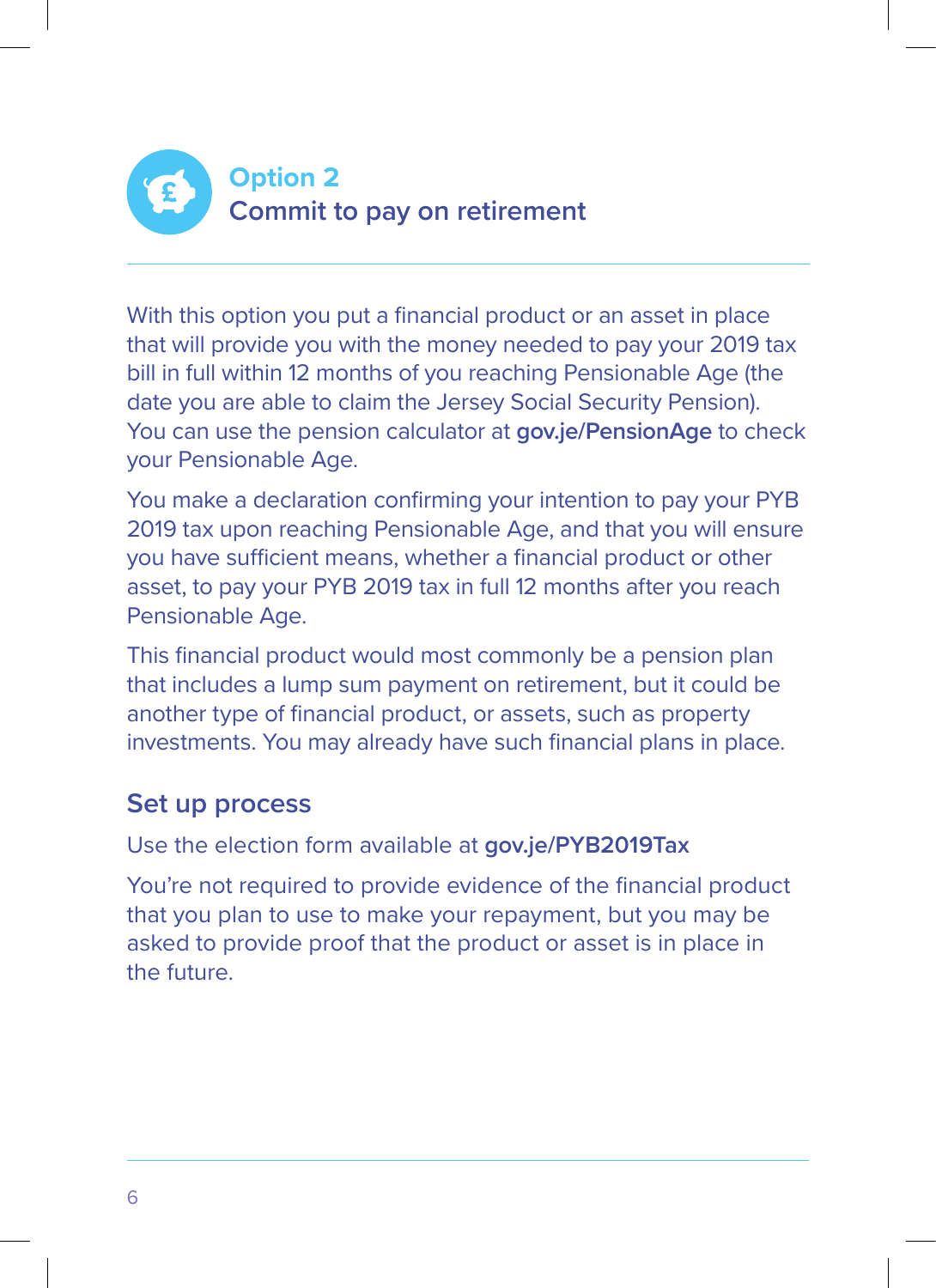

If you choose a Payment Plan Agreement, starting in 2025 you can spread the payment of your 2019 bill over any number of years up to a maximum of 17, but you must ensure you pay a minimum amount each year and have paid the full amount by 31 December 2041. You don't need to start payments until 2025, but if you want to spread the payments over a longer period than 17 years you can start paying sooner.

To choose a regular payment amount that best suits you, use our online payment calculator at **gov.je/PYB2019Tax**. Input the balance of your 2019 tax bill, which is on the letter you received with this guide, and adjust the number of years and payment frequency (monthly, bi-monthly, quarterly, for example).

## **Set up process**

Use our election form available at **gov.je/PYB2019Tax**.

A new PYB Direct Debit Payment Plan system is being developed and is expected to be available, in time for payments to be set up during 2024.

If you want to start making regular payments now you can do so at **gov.je/payPYB**, or by calling the Finance Hub on **440235**.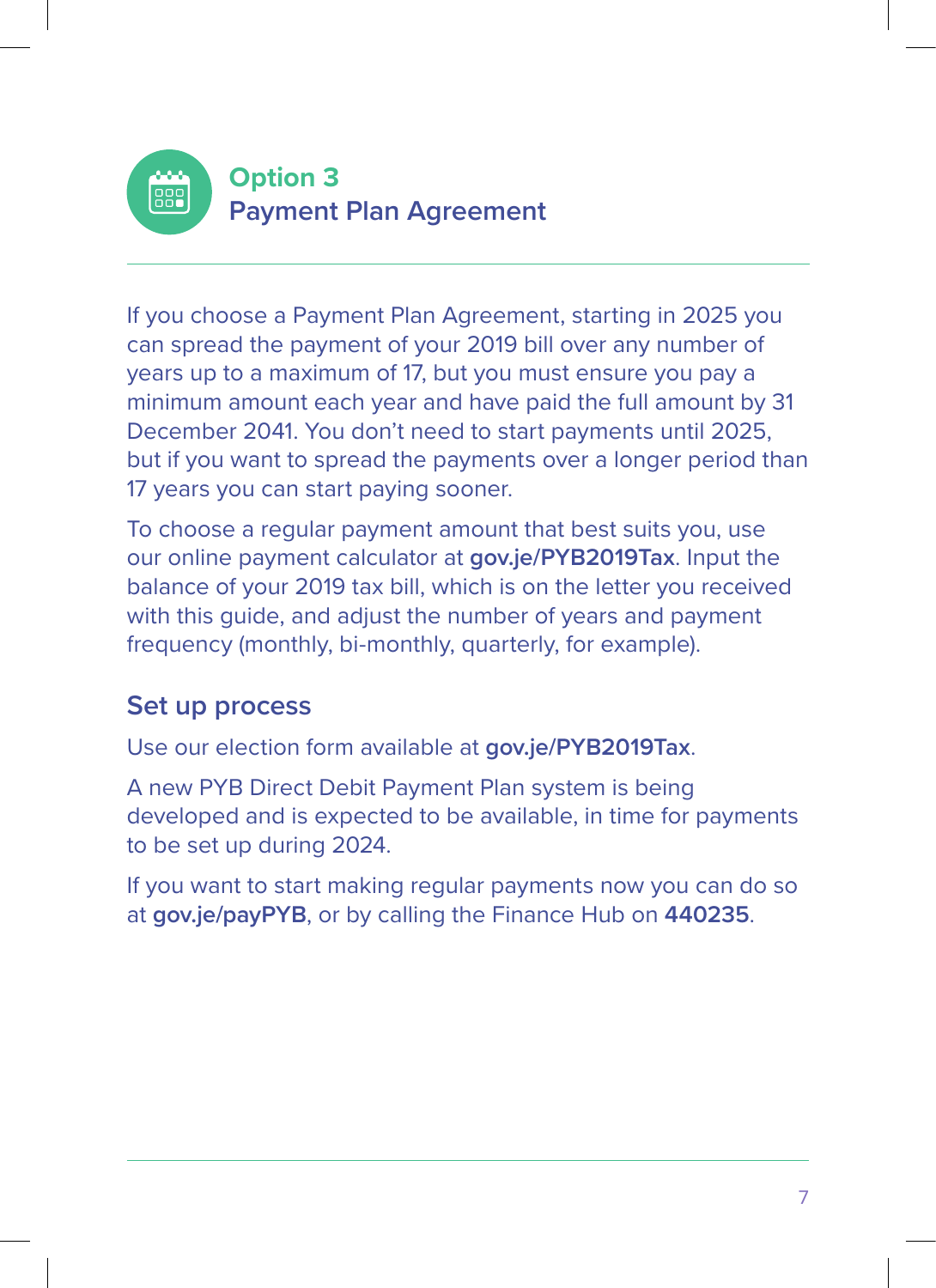

# **The simplest way to pay is by Direct Debit**

We encourage customers to set up Direct Debits. They're the most cost-effective way to process your payments and once they're set up, there is nothing more for you to do. We'll email you a PDF confirmation of your election, then send you a Direct Debit mandate to complete when it's time to set up your payments.



# **Pay online at gov.je**

You can make payments at **gov.je/payPYB**. This might suit you if you want to make some payments before the Direct Debit plans are available, or if your income varies so greatly from month to month that an automated Direct Debit really doesn't suit you.

If you don't set up a Direct Debit plan, you'll still commit to pay at least the minimum 1/17th each year on the election form. You'll then need to make sure your payments cover your minimum amount by 31 December each year.

# **Pay by phone**

If you wish to make a payment you can call our Finance Hub on **440235**.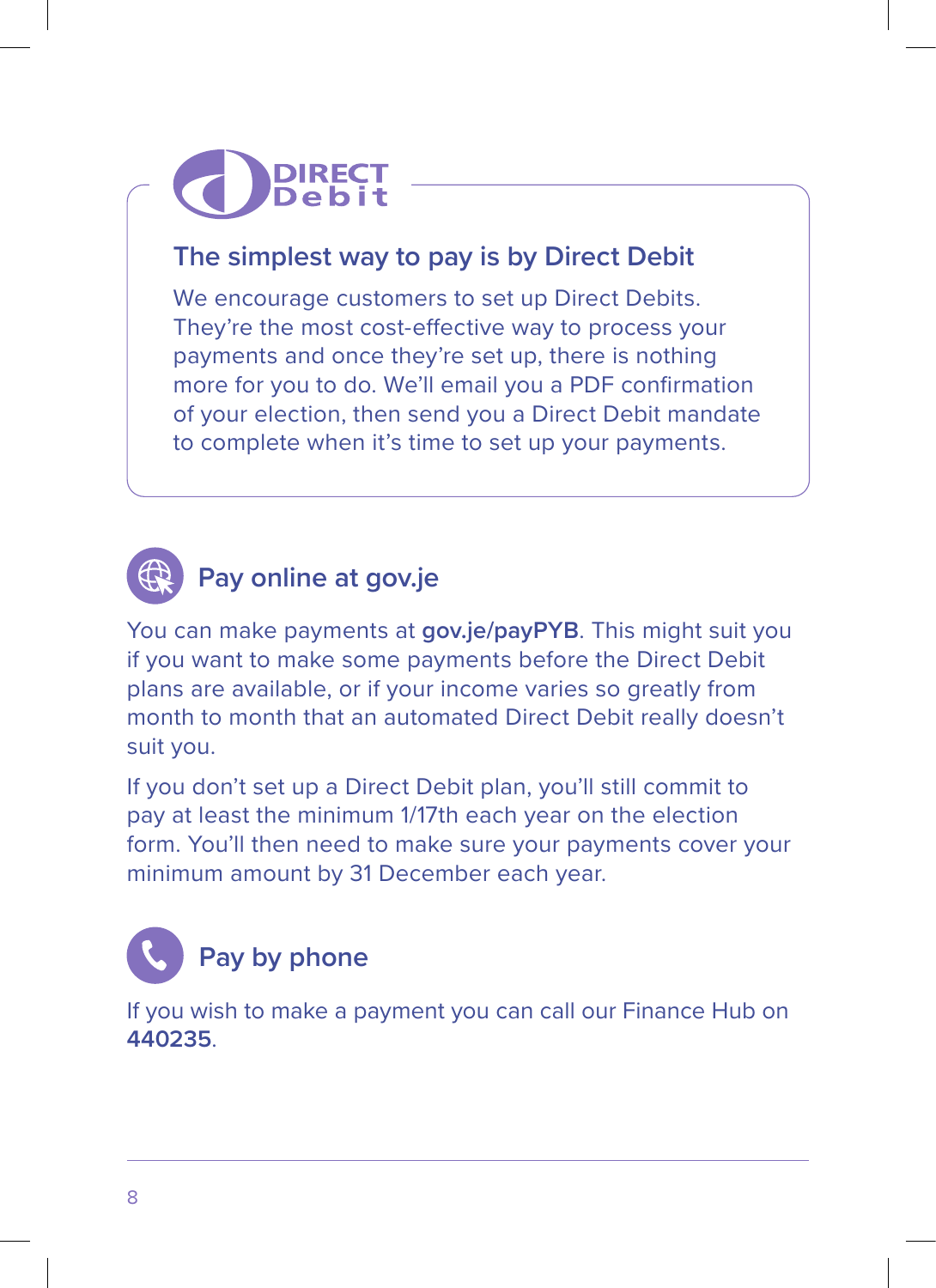# **Other payment methods**

If you pay by other methods, it's very important that you provide your Tax Identification Number (TIN) and indicate the payment is for 'PYB', otherwise we won't be able to allocate your payment to your PYB 2019 tax account. For this reason, we encourage customers to use Direct Debits or pay at **gov.je/payPYB** wherever possible as these methods have safeguards to ensure the information needed is always supplied.

# **Payment holidays**

We understand your circumstances may change during the payment plan. You can request one 'no questions asked' payment holiday of up to one year. No supporting information is needed for the first payment holiday; it can be taken for any reason.

If you need more than one year's payment holiday, or if you want a second payment holiday at a later date, you'll need to include the supporting evidence of the reason in your application. Payment holidays don't reduce the deferred 2019 liability, so unless you then make a lump sum payment to 'catch up' at the end of the payment holiday, regular payments made after a payment holiday will need to increase.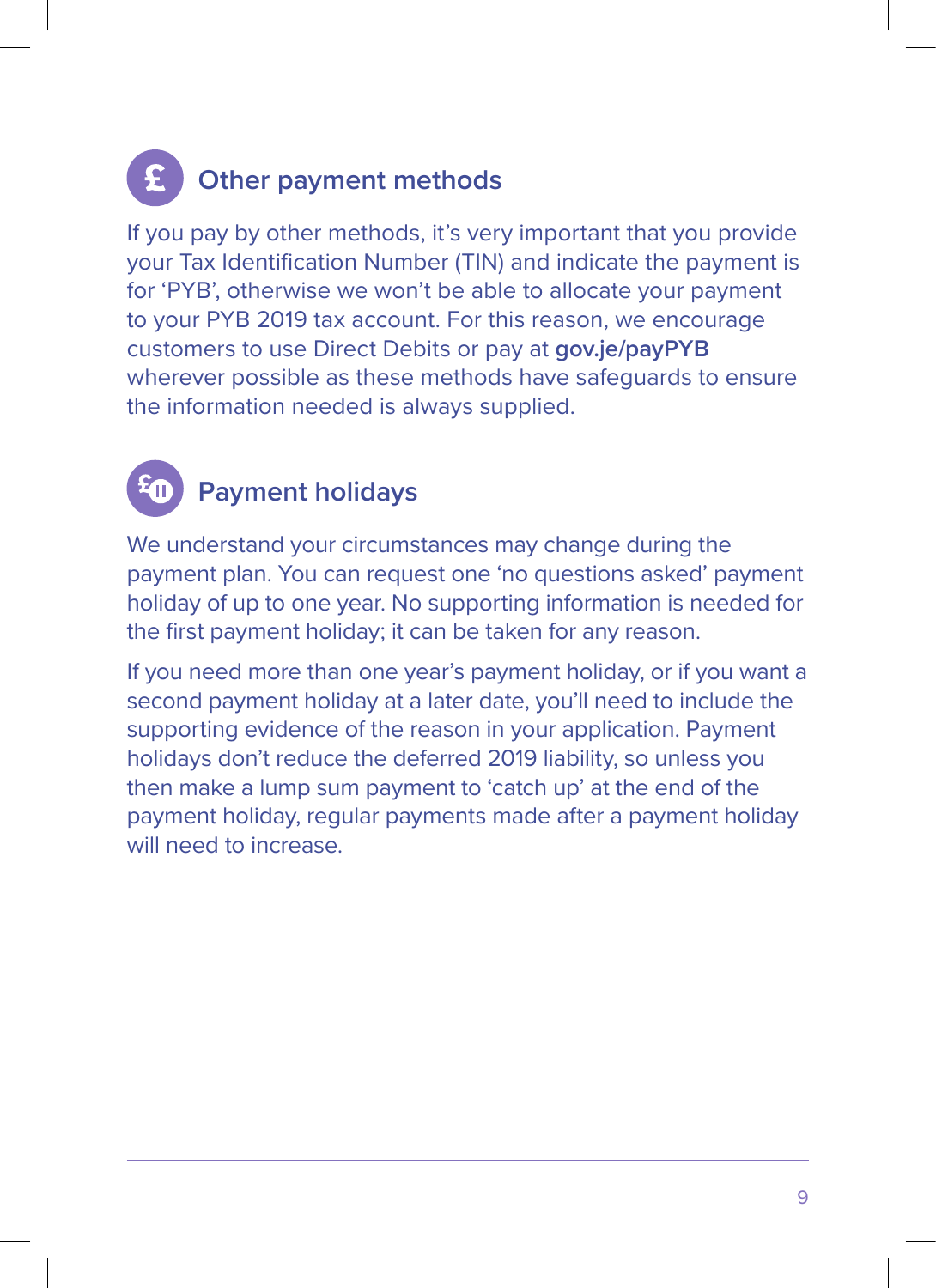# **Further information**

You can visit **gov.je/PYB2019Tax** for more information on ways to pay and other topics in our 'What Happens If?' section.

If you choose to pay your 2019 PYB bill either on retirement or using a Payment Plan, your circumstances may change before you have finished paying it.

The 'What Happens If?' section takes you through a range of possible circumstance changes you might experience, such as marriage, bereavement and financial difficulties, and gives you guidance on what to expect if they do happen.

It is also available in booklet form at Customer and Local Services in La Motte Street, St Helier and at any of the Parish Halls.

It's important you read and understand this information before making your election.

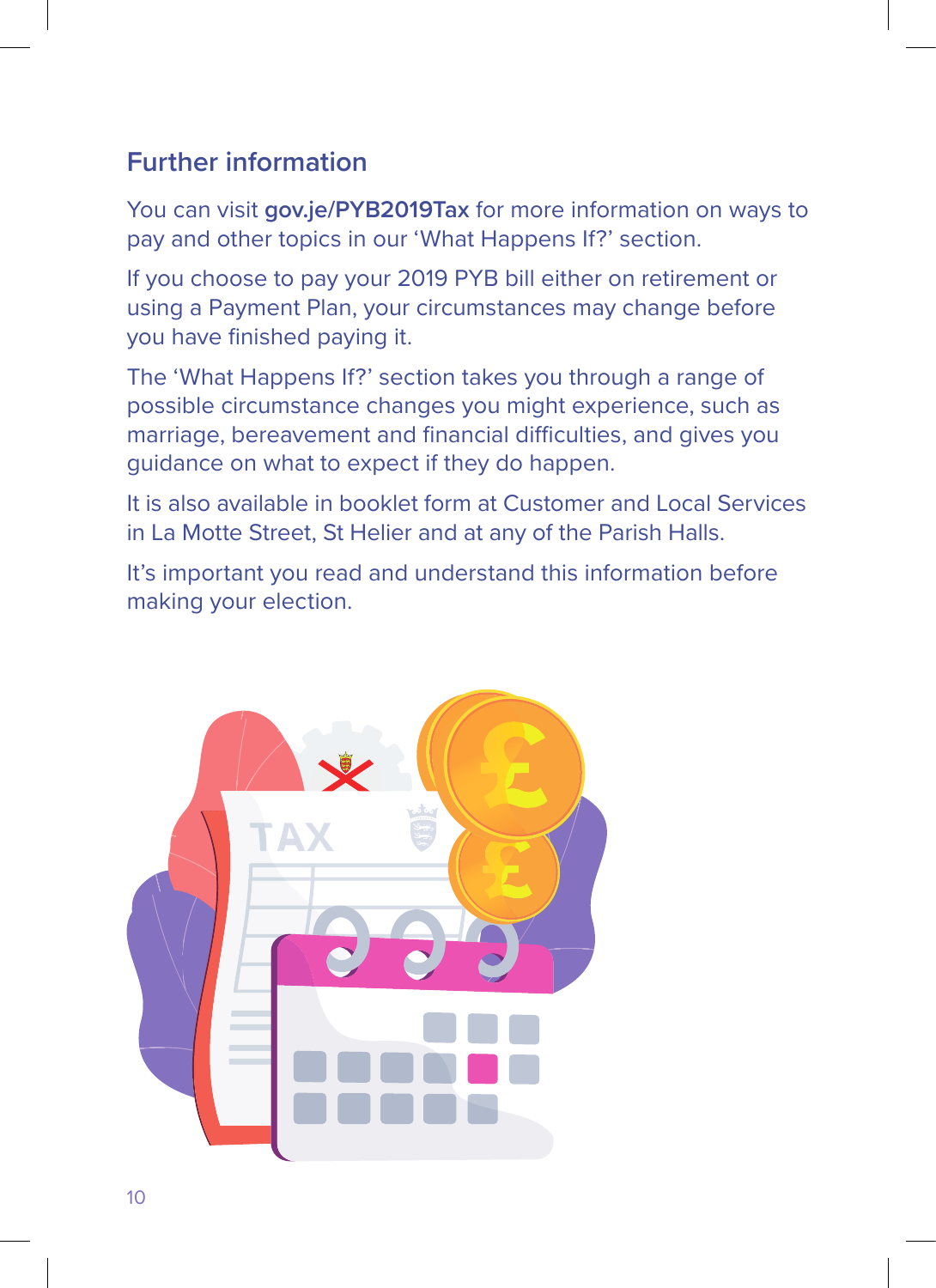# **Financial difficulties**

Whether you are facing difficulties now or in the future, our advice is to speak to Finance Hub at the earliest opportunity.

We will take a supportive approach when we review your financial circumstances so we can agree fair and manageable payment terms with you. This is called a 'time to pay' arrangement and it's something Finance Hub does regularly when it's needed.

# **Help and support**

For queries on **your balance or specific tax queries** call Revenue Jersey on **440300**.

For queries on **payment plans, payments or the election form** call the Finance Hub on **440235**.

Some customers may choose to seek advice from an independent financial adviser, who'll be able to talk you through how the different options might suit you according to your circumstances.

The Finance Hub will support you throughout the PYB payment process, but Government officers can't advise you on which option to choose; it's your personal financial decision to make.